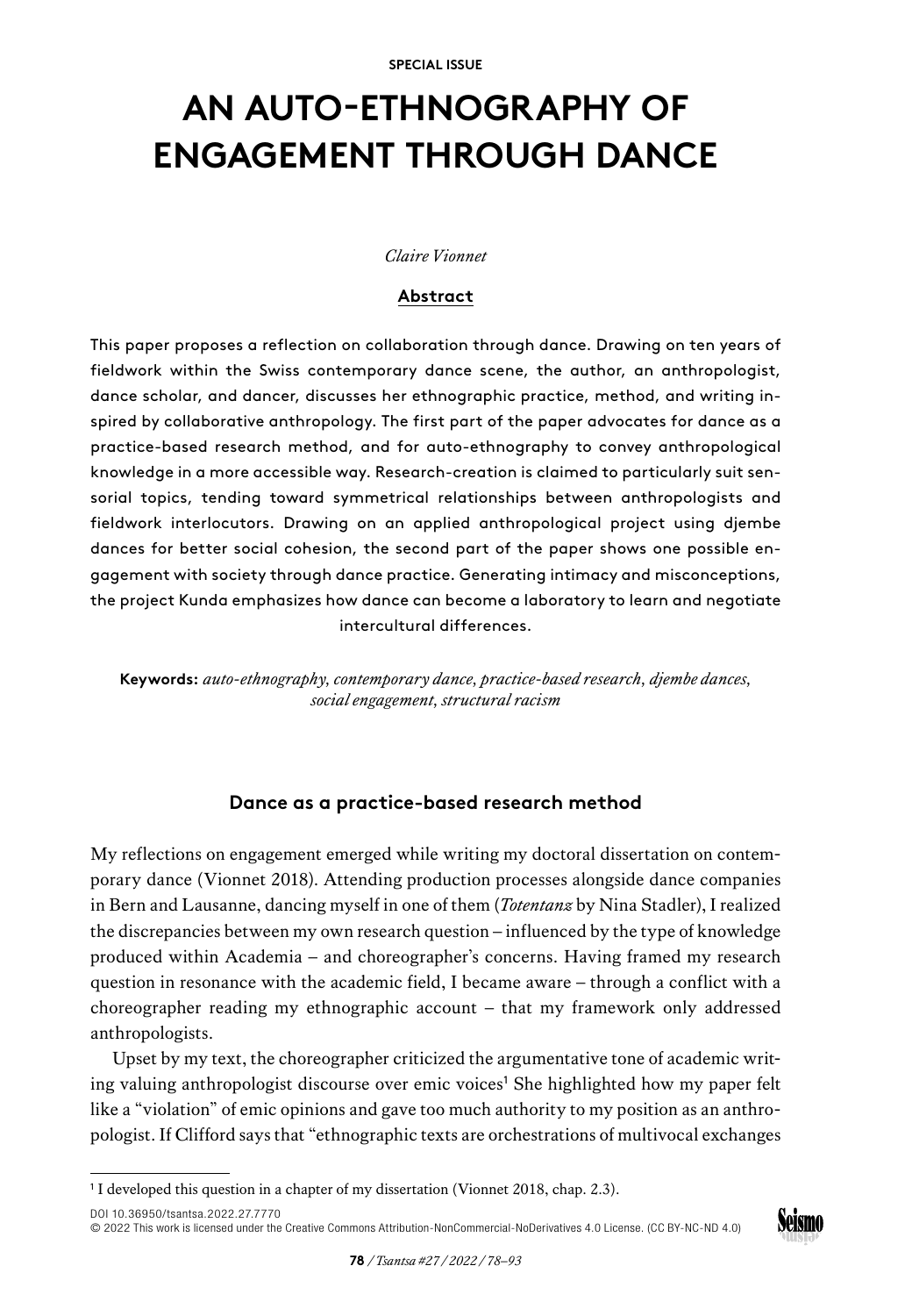occurring in politically charged situations" (Clifford 1988, 10), the issue remains how to allow these voices to respond to each other non-hierarchically.

I thereby started to pursue more collaborative forms of research with my counterparts (Marcus 2013), attempting to go beyond the asymmetrical relationship between a scientific subject (the anthropologist) and an art-object (here, dance practice). Convinced by the value of artistic creation for knowledge production – artistic or anthropological (Ingold 2013, Schneider and Wright 2013), I carved a method of dance workshops to investigate the phenomenon of intimacy within contemporary dance.<sup>2</sup> The following video reports the workshops I ran with several groups of dancers/choreographers in Montreal in 2019.



*[Video Dancing Aesthesia](https://tube.switch.ch/videos/ccgOi9A8Bk)*

This methodology allowed me to excavate an embodied knowledge that is challenging to grasp within interviews alone. According to Leavy, practice-based research particularly suits sensitive topics related to sensoriality, intimacy, body, and identity because the knowledge is not necessarily verbalized (Leavy 2009, 13). Seeking "to break down the distinction between researchers and researched," I followed Conrad's claim about research-creation as a space where the "subject-object relationship" has more space to become a "subject-subject relationship" (Conrad 2009, 166). Although it might only be an ideal to be achieved, participation stands for working horizontally, helping to break down hierarchy between academics and so-called "informants." Empowering affective dimension and processes, Conrad writes, it is a research "for", "with", and "by" the people rather than "on" the people (Conrad 2009, 166).

<sup>&</sup>lt;sup>2</sup> SNF Postdoc Mobility: "An Anthropology of Intimacy in Contemporary Dance: A Comparative Study in Montreal, Paris and Dakar."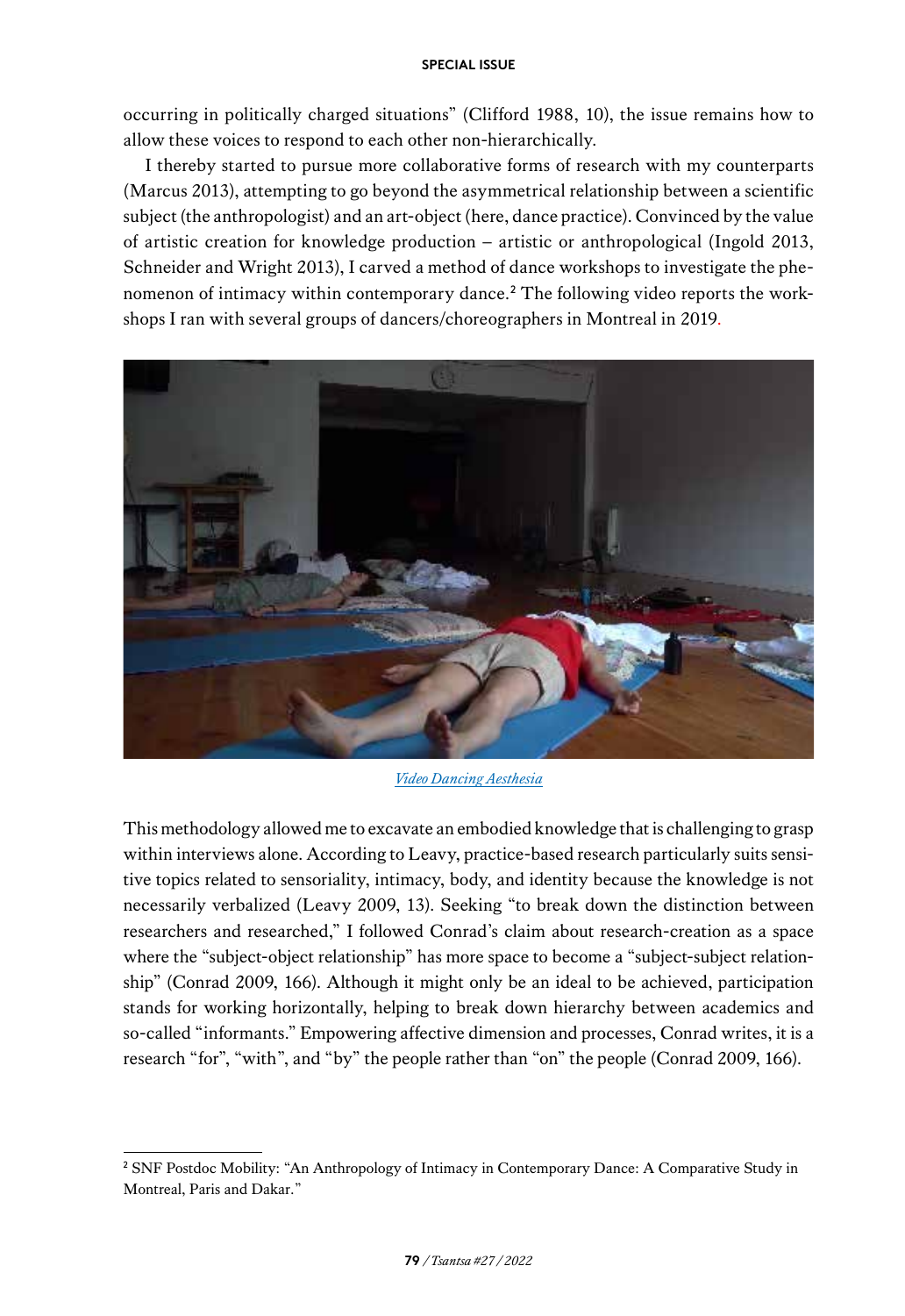# **Auto-ethnography to address research participants**

I wondered how to address my writing to dance scholars and practitioners, how to include my fieldwork interlocutors' interests, and articulate different expectations. Following Ingold's words, this aim bypasses an *ethnography of,* to claim an ethnogra*phy with:*

*To practice this method is not to describe the world, or to represent it, but to open up our perception to what is going on there so that we, in turn, can respond to it. (…)We need it in order not to accumulate more and more information about the world, but to better correspond with it.* (Ingold 2013, 4)

How could my writing resonate better with choreographers' interests? Since auto-ethnography localizes narratives in a specific position, it became a fruitful methodological tool, building upon my ethnographies. As "an embodied practice", auto-ethnography "is ethnographic investigation that takes auto-reflective perceptions of the world as the starting point for generalizations and theorizations about the cultural, the social, and the political" (Lancaster 2011, 46). I discovered that choreographic practice is inspiring for writing ethnographic accounts: writing while maintaining the possibility of alternative voices, rather than locking the text into a single interpretation. Indeed, the five choreographers of Bern and Lausanne I conducted fieldwork with leave the interpretation of their dance plays open. Instead of delivering a precise message, they intentionally create space for the audience to make their own judgement.<sup>3</sup> They conceive their dance plays as a proposition about the world, without excluding other interpretations.

In my experience, auto-ethnography emerges out of a collective and reflective process because observations and hypotheses are shared and negotiated with fieldwork's interlocutors. It "refers to writing about the personal and its relationship to culture" (Leavy 2009, 37). Contrary to criticism against the self-centeredness of auto-ethnography (Buckland 2010), I noted how it is a method of investigation that articulates the subjective with the plural (Nancy 1996), attributing the authority of the text to a particular voice, meanwhile acknowledging other viewpoints.

The interweaving of the intimate and the collective within autoethnographic narratives highlights the way a dancing body is shaped by others (Vionnet 2021). Fieldwork displaces the gaze and intimate opinions, thereby the transformative process that anthropologists undergo is marked by the plural. Jackson confesses "making myself the subject of an experiment, allowing the world to work on me, reshaping my thinking and guiding my actions" (Jackson 2012, 5). The traces of the world on the subject convey self-transformation, which is the key for raising anthropological knowledge. Discovering a new sensorial world within my body and in relation with my surroundings, I draw on my subjective phenomenological experience to convey sensoriality through my writing (Vionnet and Ingold 2018). Jackson urges the search for "techniques of writing that enable us to resonate with and remain in

<sup>&</sup>lt;sup>3</sup> I could observe a general tendency of this choreographic practice through thirty interviews with choreographers established in the Canton de Vaud, for an applied sociological inquiry run under the direction of Pierre-Emmanuel Sorignet (AVDC 2016).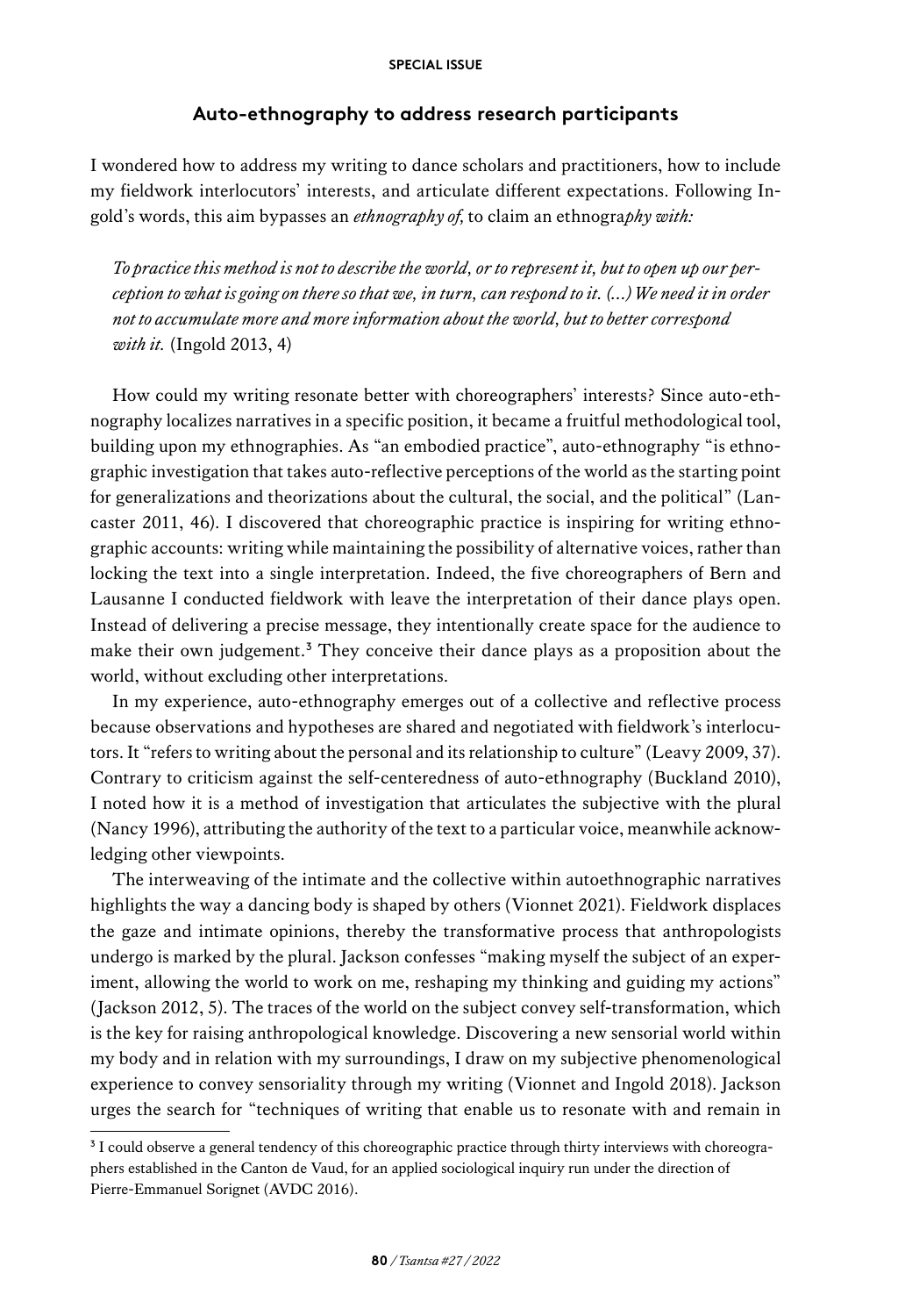touch with the events, persons, and things being written about, writing that does justice to life, that makes sense, that rings true" (Jackson 2012, 175).

Through auto-ethnography, I have found a way of overcoming the confinement of the other in a tied-up text from which one is deprived of agency. By reinscribing my own discourse in a positionality, giving a space to sensations and affects, I felt that I was ethically respecting my interlocutors (Lassiter 2005, chap. 5), avoiding crushing their voice under an explanatory meta-analysis. Auto-ethnographic writing solved the issue with the choreographer I had an disagreement with, who, in the end, appreciated my monograph.

This phase in my research also created a reflexive dialogical space with the creation of performance video-essays together with a visual artist.4 These research-creations not only



*Shadow Dance (still), © Christelle Becholey Besson.*

allowed me to empirically examine the theoretical hypothesis I was developing in my writing, but also enabled the disseminating of knowledge to artists who would not necessarily read my academic writing. Furthermore, performance is an essential tool to translate sensory qualities, not always shareable with written words. It allows me to adopt a poetic voice to attune to the phenomenological sensoriality of dance, transmitting gestures and affects, following Dwyer's dialogic anthropology: writing in a way that experience becomes concrete, transmitting the

<sup>4</sup> 1) A dance performance about body and environment, shadows and identities: [http://liminalities.net/16-3/](http://liminalities.net/16-3/shadows.html) [shadows.html](http://liminalities.net/16-3/shadows.html) (accessed Dec 30, 2021). 2) A choreography with ten dancers about the birth of gesture and the body as living archive: <https://www.youtube.com/watch?v=YISWdQmLoEI>(accessed Dec 30, 2021).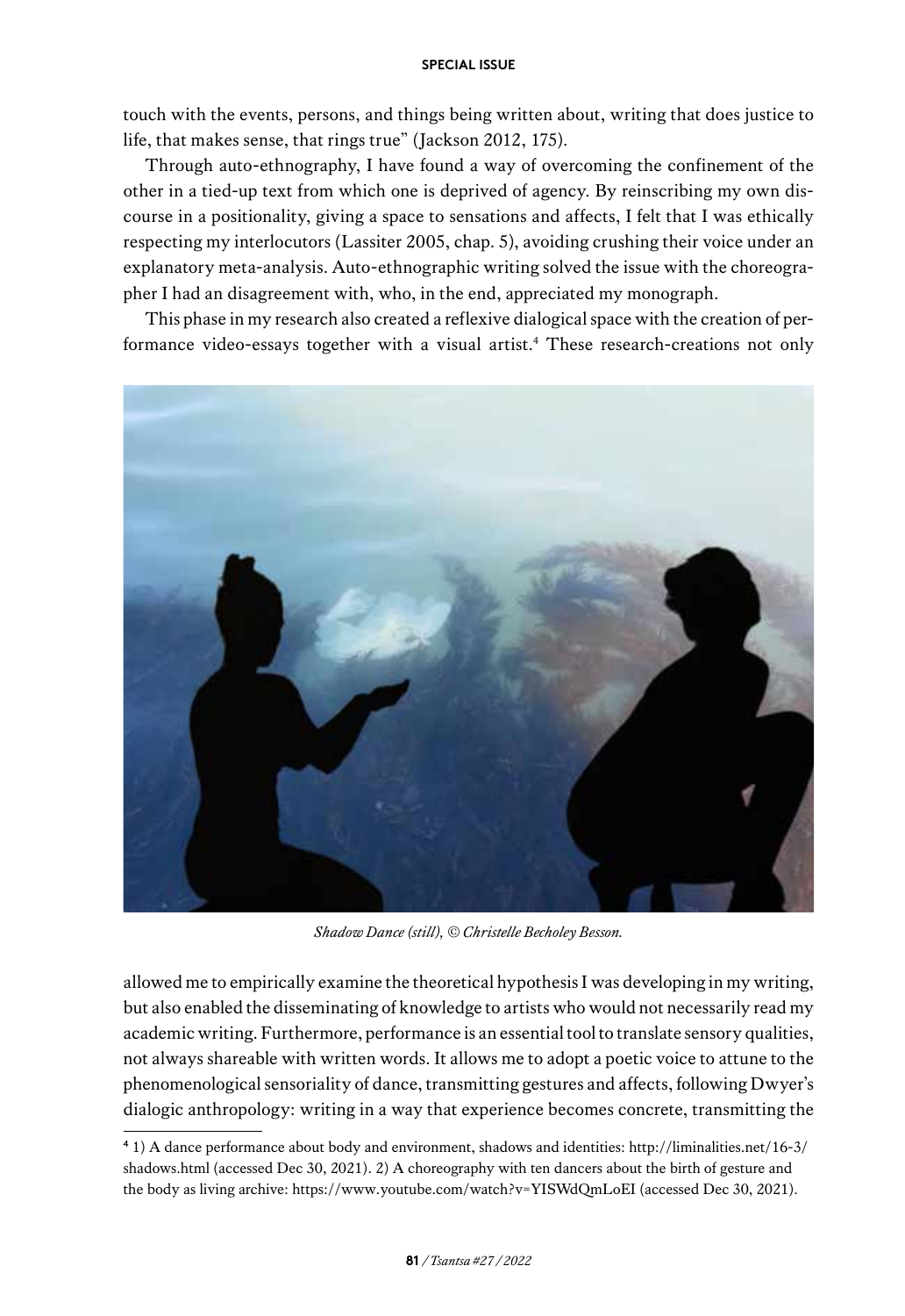tone of the voice, moods, and gestures (Dwyer 1982, xviii).<sup>5</sup> Rethinking traditional scientific modes of representations, Chapman and Sawchuck write that research-creation challenges the argumentative form of academic research (based on deduction, logic, and analysis), because theoretical, technical, and creative dimensions intermingle (Chapman and Sawchuk 2012, 6; 13).

Convinced by dance practice as a research method (Guisgand and Schiller 2017), I was still looking for a greater engagement within society, "suffocating" in the dominant white and elitist contemporary dance scene. This recently became possible through a collaboration with Senegalese artists and Swiss activists, using dance to question racism. This project is not "proper" ethnographic fieldwork for academic research. Rather, it is an engaged anthropological project in cooperation with cultural and state institutions. In the following section, I will be primarily speaking from the perspective of a project leader, dancer, choreographer, and activist.

# **Kunda: a research-creation as ethnographic encounter**

The project began in 2019 with the production *Requidounga,* involving sixty young musicians of the music conservatory of Delémont in the Swiss Jura.<sup>6</sup> Rehearsals emphasized the



*[Video Requidounga](https://tube.switch.ch/videos/5y5XZmxNkE)*

<sup>&</sup>lt;sup>5</sup> Unsatisfied with scientist's ethnographic accounts of the 1970s, Dwyer looked for a more appropriate way to portray the voice of his Moroccan interlocutor. Aware of the inequality in their relationship because of the history of confrontation between the West and the rest of the World, the anthropologist wished to break the idea of the West searching for knowledge of the other. His monograph results in a long conversation with his counterpart, based on transcriptions of tape-recorded interviews.

<sup>6</sup><https://ciekunda.com/requidounga/>(accessed Dec 30, 2021).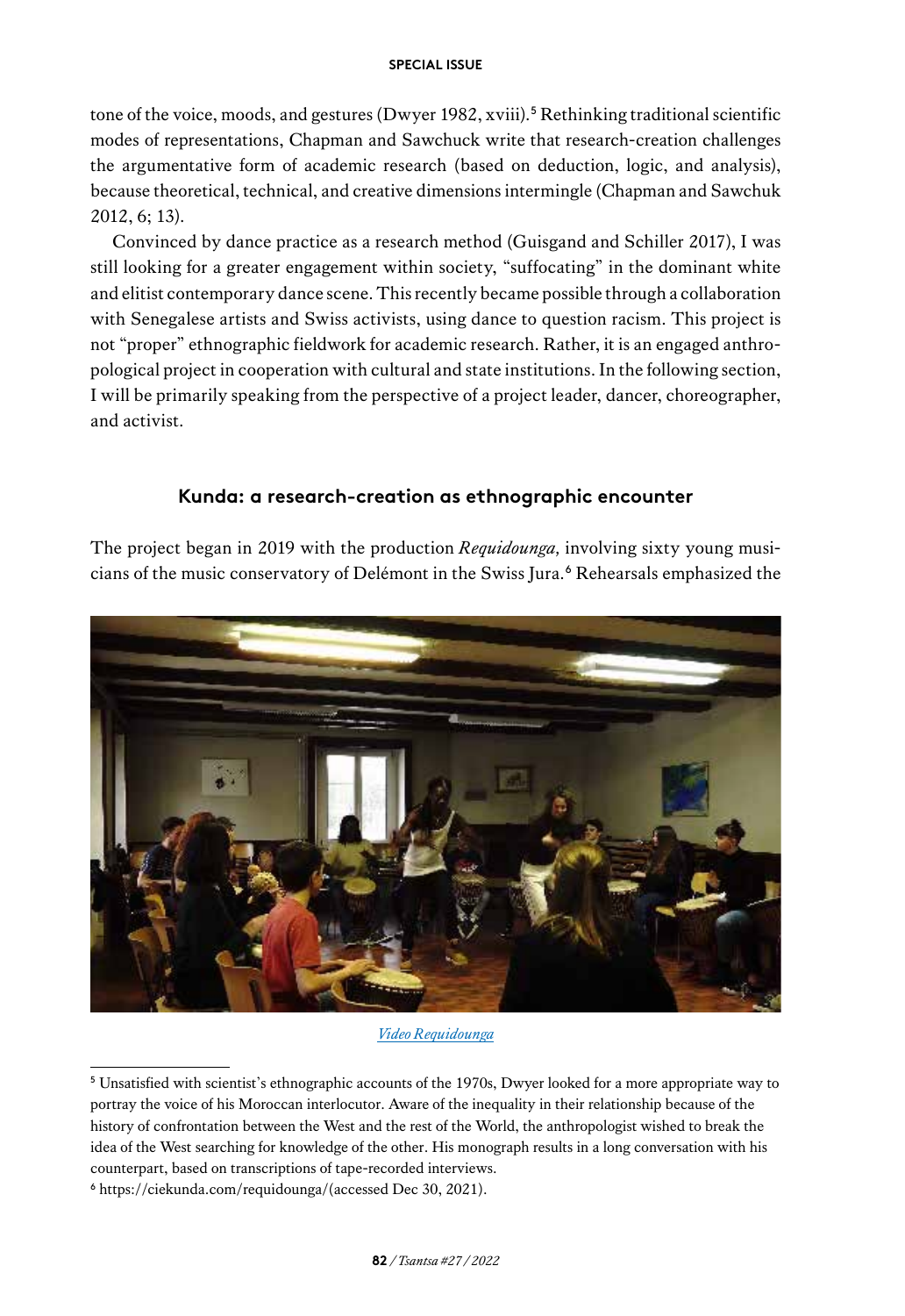potential of artistic creation as a space for intercultural exchange, art becoming a buffer zone between cultures (Enwezor 2012). Music students learned to play the djembe, discovering the diversity and complexity of the drum's rhythms. Through the encounter with Dédou, a Burkinabe musician, and André, a Senegalese dancer, these Swiss teenagers faced "the exotic faraway" – most of them for the first time.



*André & Dédou © Cie Kunda.*

In addition to my position as a dancer and choreographer, $\hbox{7}$  I found myself in the role of a cultural mediator, explaining the different cultural habits to each other, since communicative misconceptions about time, artist's fees, event planning, and cellphone use emerged during the creative process. More specifically, the written culture didn't suit Dédou and André: urgent emails and sms were not answered, meanwhile audio messages were sent to greet our WhatsApp group: "bonjour la famille, j'espère que vous allez tous bien!"<sup>8</sup> The director of the orchestra, the two choirs' leaders, the costume maker and project's administrator were annoyed at what they believed was disrespectful, until we discovered that our counterparts could not read our written texts (illiteracy). I appreciated my assigned function, feeling I could give back my knowledge beyond papers and anthropological conferences, becoming part of a transformative process for better understanding and communication in the world I was living in.

The production was interrupted by Covid-19, but gave birth to the dance company Kunda. By contrast to the way ethnographic fieldwork is generally framed in relation to an anthro-

<sup>7</sup> Interview about *Requidounga:* <https://www.youtube.com/watch?v=mqKPNRL5sDg&t=4s>(accessed Dec 30, 2021).

<sup>8</sup> "Hi family, I hope you're all doing well!"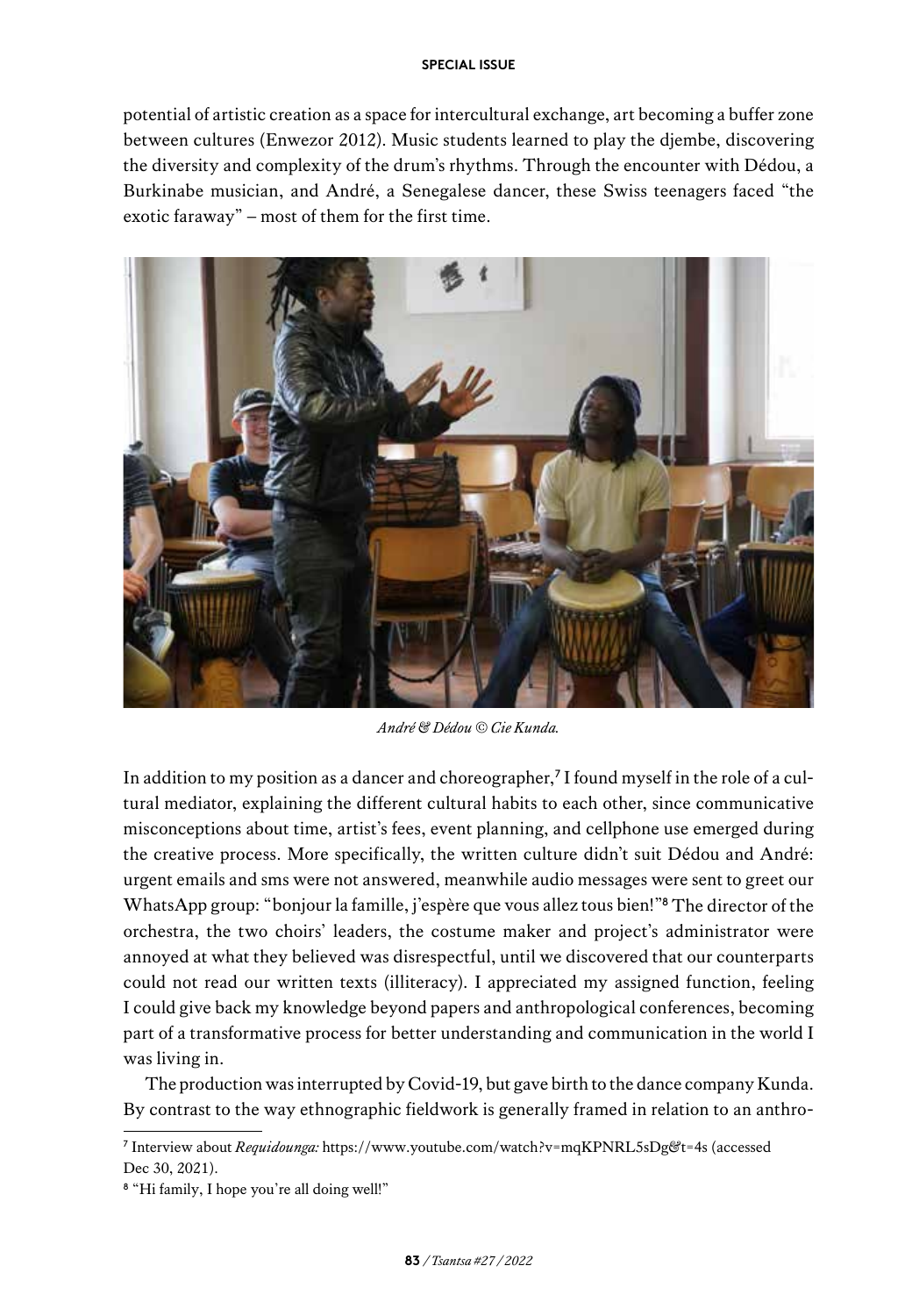pological interest, here, the project was initiated by my fieldwork interlocutor, who I describe as a "co-researcher" (Lassiter 2005, Leavy 2009). André encouraged me to further develop our artistic collaboration, enthusiastic about the possibility of dancing again. Indeed, André had stopped dancing since his arrival in Switzerland. Despite his international dance career with well-known Senegalese dance company Jant-Bi<sup>9</sup>, he couldn't make a living out of dancing. Since 2016, André has been working for a temporary placement office in Biel, accepting all kind of jobs. At this stage of his life trajectory, dance became a migratory resource rather than an aesthetic project (Despres 2016, 20).

Thanks to André's motivation, we created a short dance play, which we performed at a local contemporary dance festival in Bern. Through the creative process, I became aware of the potential for discussing important questions about the phenomenology of dance and dynamics of movement. I learned about his conception of movement through visual imaginary: blood circulating through veins, water spread all around his body pushing him to move, images of water, sand, forest, and baobab to transform movement qualities.<sup>10</sup> I discovered the taboo of nakedness and touch within "afro-contemporary dance", in contrast to its widespread use in French and Swiss contemporary dance.11 If Swanson argues for Contemporary Dance as a practice of "dancing otherwise", allowing male dancers to disrupt conventions of heteronormativity and masculinity (Swanson 2019, 60), homosexuality is still a sensitive



*Duet Dereskina – © Enrique Muñes Lopez.*

<sup>9</sup> [https://www.youtube.com/watch?v=\\_YvU6xYdkyw](https://www.youtube.com/watch?v=_YvU6xYdkyw) (accessed Dec 30, 2021).

<sup>10</sup> In dance, "qualities" are not a moral judgment (good/bad). Rather, it describes a moving energy and dynamic: slow, soft, vivid, strong, chopped, squashed, etc.

<sup>11</sup> The exchanges with André were confirmed by interviews run with dancers from Senegal, Congo and Cameroun I met on fieldwork in Paris (2020–21).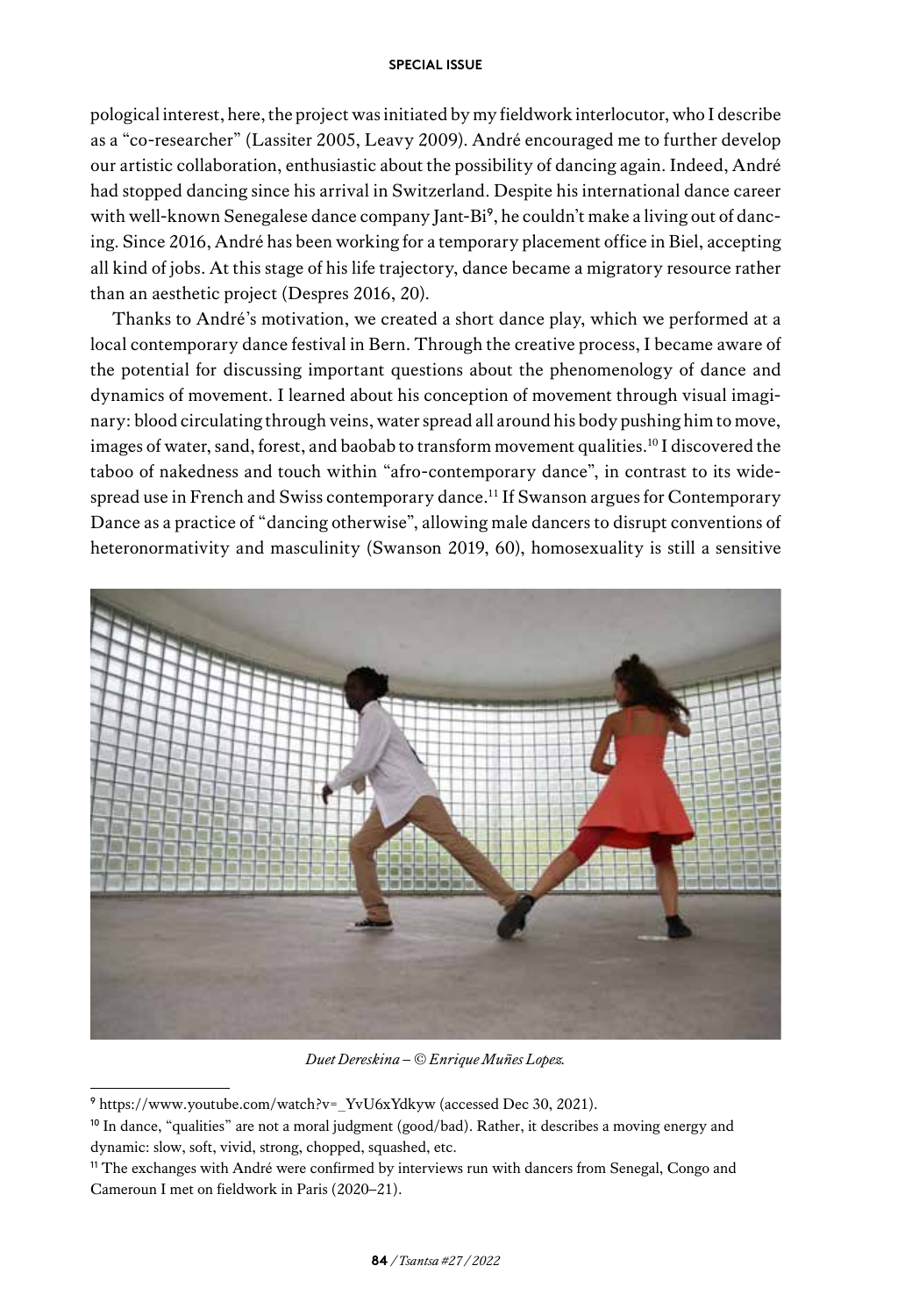topic in André's mind, like most dancers I met during fieldwork at the dance school "Ecole des Sables" in Senegal, in August 2021.

Through this co-creation, I became aware of the discrepancy between what André calls "contemporary dance" and my understanding of "contemporary dance practice" learned alongside Swiss choreographers. The proximity emerging out of our rehearsals created a space for intimate exchange about each other's practice and conceptions; however, it also generated intercultural misunderstandings. Our arguments mainly touched upon the "conceptualization" of performance. In Switzerland and France a dance production emerges out of a framework (the "concept" of a dance play), which ends up in a written project proposal. Within André's practice, the creation results from an instant composition of movement sequences. He often resisted my questions about the meaning of our movements, considering them as superficial for inventing movement sequences.

Our new collaboration actualized a desire I have been nourishing for a few years, through my learning of "African" traditional dances. Witnessing well-known artists arriving in Switzerland after a dance career in Senegal or Burkina Faso, I noted that they often had to stop



*[Video Sabar in a tànnëbéers, CH.](https://tube.switch.ch/videos/OTBiz7B3oE)*

their artistic practice due to mechanisms of exclusion within Swiss cultural institutions (Vionnet 2022). For instance, I used to train with Richard, a Burkinabe dancer from Vevey who finally stopped his dance activities after he performed with two important contemporary dance companies of Lausanne and Geneva. Not finding other dance contracts, he launched his own dance company, hoping to provide work for himself. But as an illiterate person, he could not face the amount of computer work required. He finally quit the dance scene. This exclusion is not only a problem of educational access, but also a matter of structural racism. Dance scholars have highlighted mechanisms of racial privilege within dance history (Manning 2019, 237) and the need to understand racialization as embedded within socio-cultural, political, economic, and legal structures, and processes that give qualities/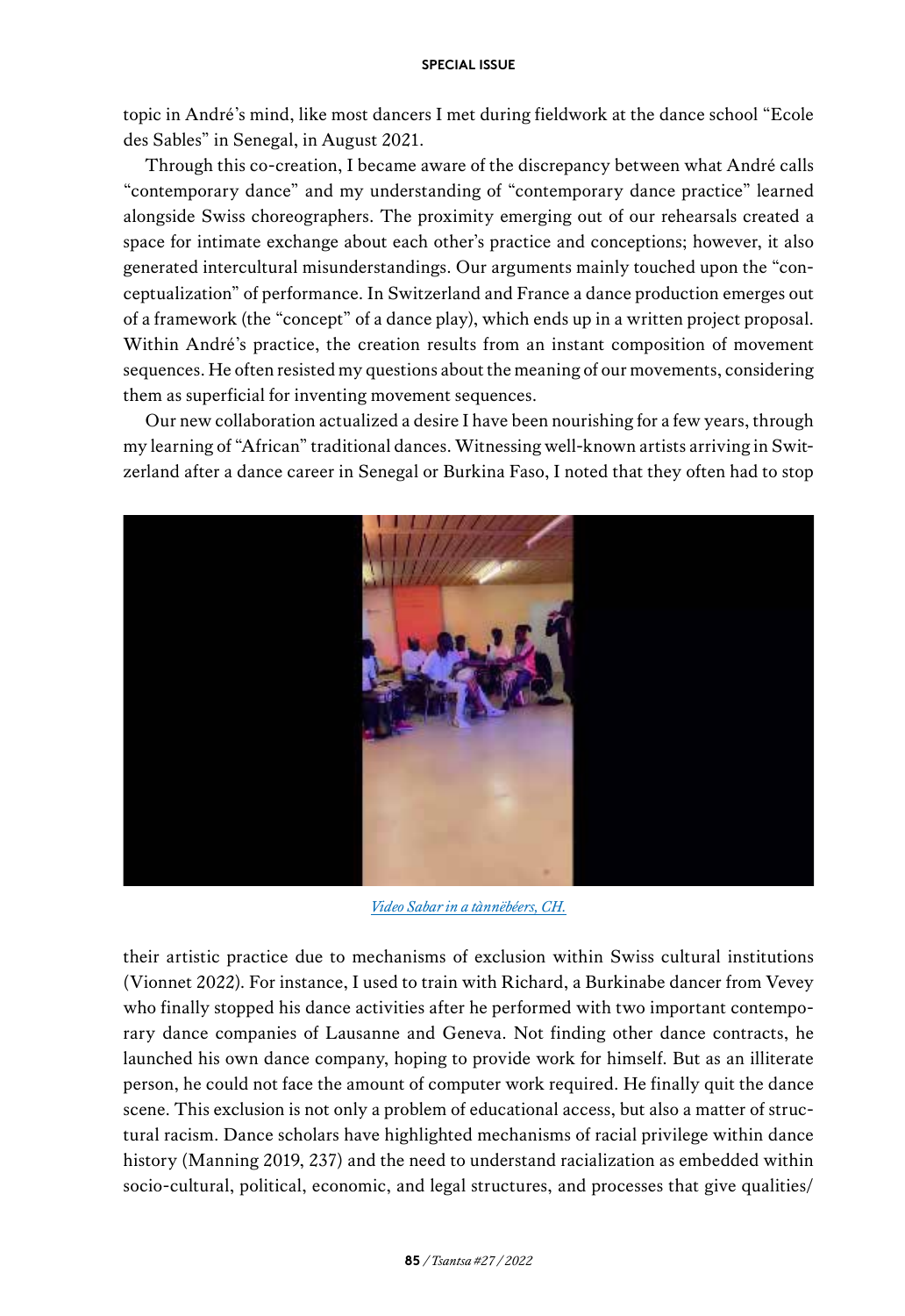privileges to one group of people ("white") and stigma/disadvantage to others ("nonwhite") (Cukierman, Dambury and Vergès 2018, 7).<sup>12</sup>

Witnessing the cases of Richard, André, and my other dance teachers, I wondered how it might be possible to create more space for the voices in the margins to express themselves (Spivak 1988). How could Swiss democracy become more participative, culturally speaking, including for people who are not literate? What about co-defining a common framework with a negotiated agenda that also fits the concerns of local communities? (Lassiter 2005). In the summer of 2020, I developed a proposal together with André and a team of artists and activists based in Bern and Biel. Our project was accepted by the program *Neues Wir* launched by the Swiss government, which encourages community-based initiatives that question discourses, images, and history related to the *We* and *Them.* Based on the assumption that fifty percent of the population living in Switzerland has a migratory background, the program aims to support local projects that help create a better social cohesion and a "we-feeling" out of diversities.13 Our project Kunda – which means "house" in Mandinka – addresses multiculturalism, racism, and discrimination though the means of dance.<sup>14</sup>

# **Intimacy, stereotypes, and structural racism**

The same space that allowed intimacy also highlighted cultural and personal differences. The *intense proximity* (Enwezor 2012) of the dance floor led to frictions. Some discussions touched upon sensitive topics about music, costume, and dramaturgy: André vehemently opposed my idea when I proposed that we dance in silence, or to repeat the same movement sequence but with two different costumes (to question the meaning of movement shaped by clothing). We constantly had to negotiate. Through this experience, I realized how dance could become an intercultural laboratory providing a space to share, disagree, and learn. On stage, the space of performance meets the space of ordinary values since intimate issues are revealed through fiction. Thereby, creation is not only art, but "choreography-fiction" (Sjöberg 2008) revealing aspects of life's condition. Jackson also strikes a balance between his voice and the voice of his interlocutors, looking for "a space for conversation, negotiation, and encounter that switches unpredictably between accord and discord, attunement and disharmony" (Jackson 2012, 174). Since we had an outcome to produce – a dance performance – we needed to agree with one another, or at least, compromise. Our long conversations and arguments slowly diminished, and even appeared invisible in the final piece, reflecting a dance form of cultural mediation.

Recounting my past experiences with Cameroonians, Tanzanian<sup>15</sup>, and Senegalese communities, I had always considered myself sensitive to discrimination. I didn't expect the production process to become such a mirror of discriminatory attitudes, highlighting how they

<sup>&</sup>lt;sup>12</sup> I wish to develop this question further in my next research project.

<sup>13</sup><https://www.ekm.admin.ch/ekm/de/home/projekte/neues-wir.html>(accessed Dec 30, 201).

<sup>14</sup> [ciekunda.com](http://ciekunda.com) (accessed Dec 30, 2021).

<sup>15</sup> Partly growing up in Cameroon (1986–1992), I also worked as a project advisor in Mbeya (Tanzania, 2011–2012).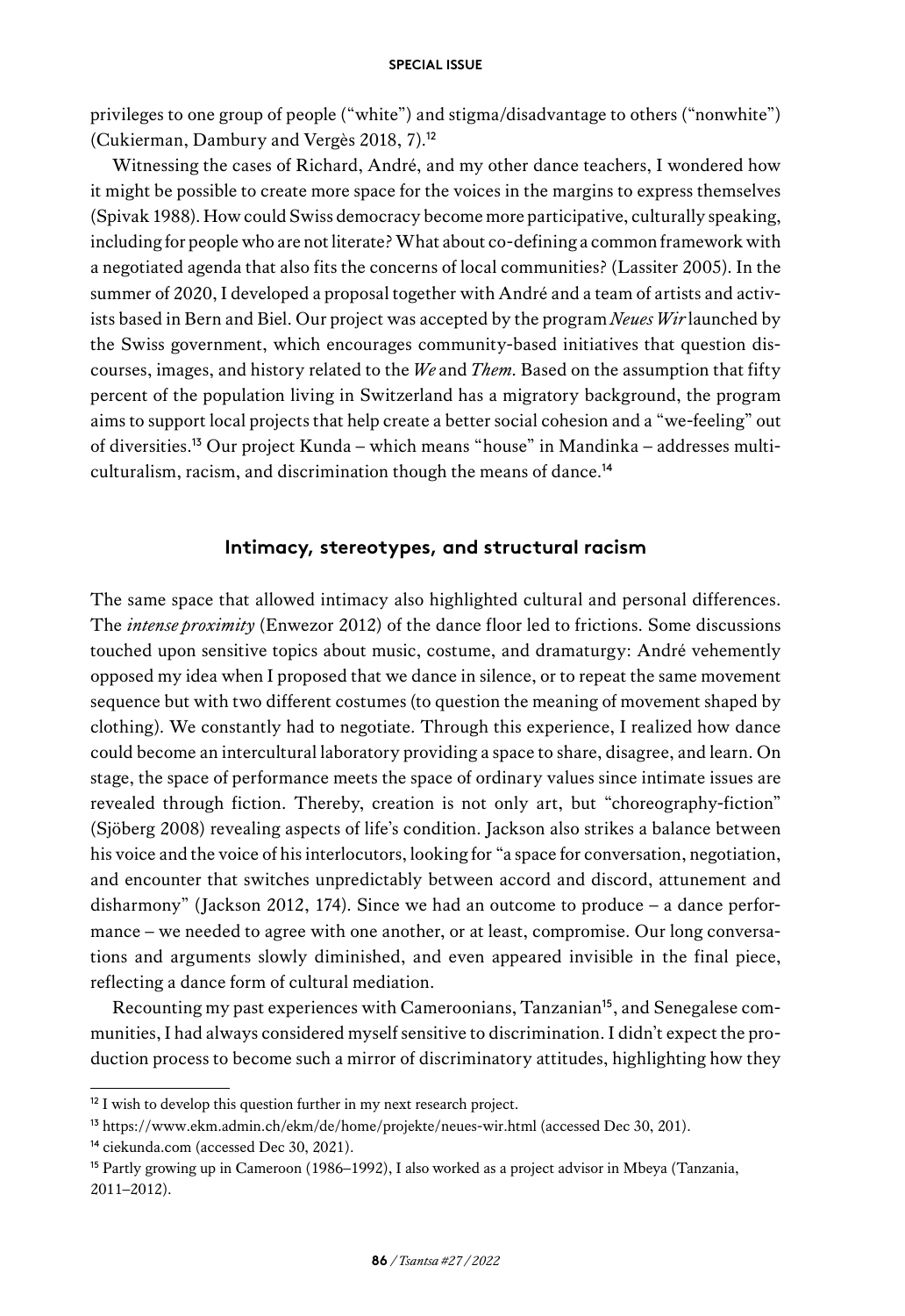

*Dereskina Sabar (Christelle Becholey Besson)*

are embodied in behaviors and daily micro-gestures. For instance, through the imposition of a "Swiss" way of planning, organizing work, sharing money, and making decisions, I unconsciously expected my Senegalese co-artists to adapt themselves since we were working in Switzerland. But they also "forced" me to adjust to them, so that we constantly had to find a middle line between "here and there" such as musicians asking for artist fees one week before the show.<sup>16</sup>

Aware of the violence of the exhibition of bodies throughout history – such as human zoos (Cervulle 2017), minstrel shows (Mandel 2019), Broadway musicals (Decker 2012) – I constantly asked myself how to avoid the exoticism around Black dancing bodies, and their association with entertainment (Fauley Emery 1972).<sup>17</sup> My aim was to prevent neocolonial residues, such as audience comments like, "Africans are so good at dancing, it's in their blood"!<sup>18</sup> Dance scholar S. Manning highlighted the stickiness of "Blackness", which defines "the social and artistic meanings that adhere to dancing bodies" (Manning 2019, 235).

<sup>&</sup>lt;sup>16</sup> Invoking the urge of the money to prepare the Senegalese celebration Tabaski (known worldwide as *Aïd el-Kébir*).

<sup>&</sup>lt;sup>17</sup> Emery showed how mainstream US American cultural industry created a space for Afro-American dancers – excluded from ballet and theaters – meanwhile reducing Black dancers to their role as entertainers (as opposed to serious artists) and limiting their dances to what was conceptualized as "African themed" such as spirituals, jazz, and plantation dances (Fauley Emery 1972, 327).

<sup>18</sup> From ancient Greek *exôtikos* (foreigner/outsider), the notion of exoticism was born in 1860 in France. Reinforced by the arrival of Afro-American dancers in the 1920s (such as Josephine Becker), Black dancers carried this notion of exoticism while entering in the word of balls, saloons, and musical halls (Décoret-Ahiha 2004, 4–11). The term only recently acquired its association with tropicalism and extra-western traditions.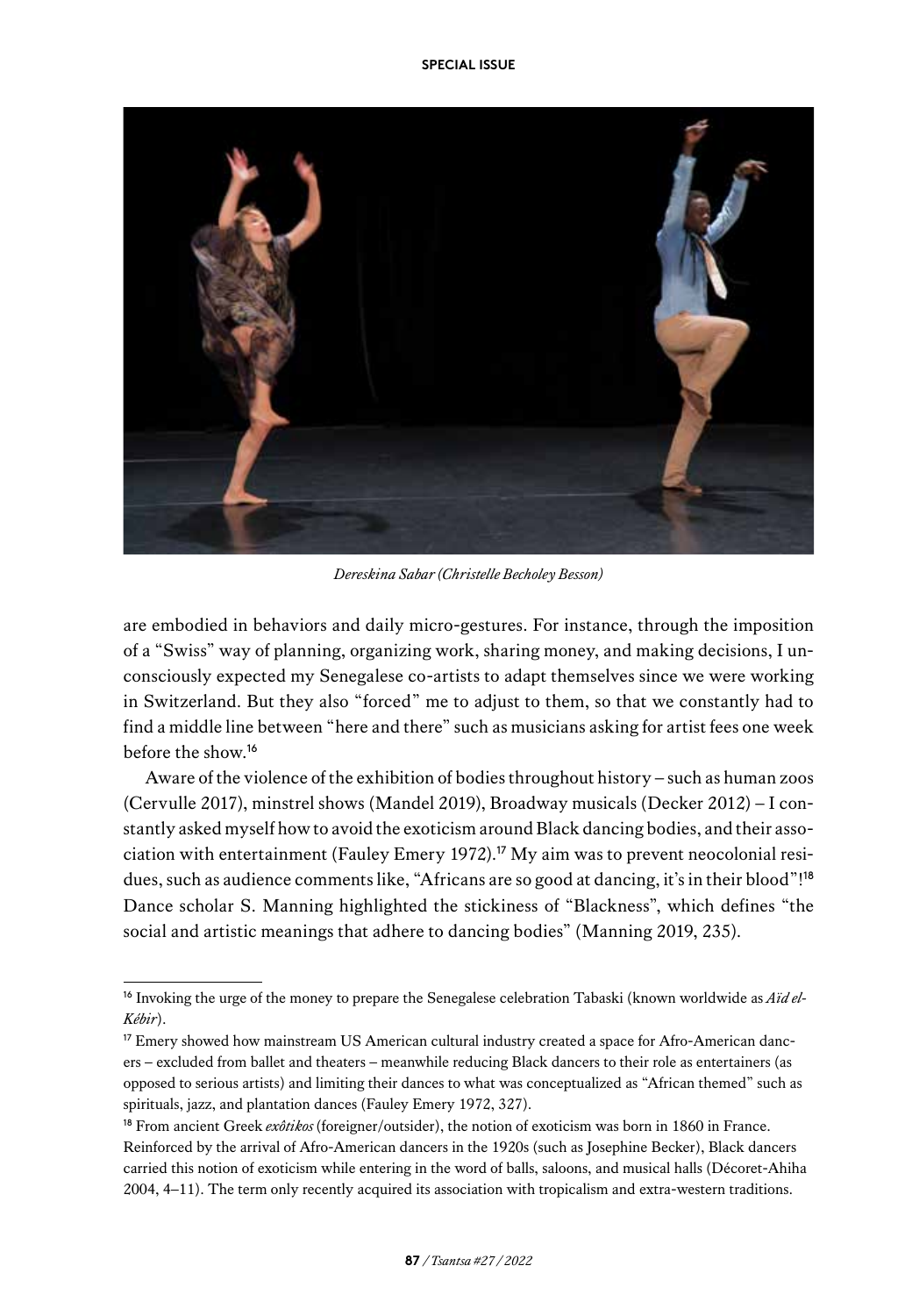Together with André, we applied small strategies, hoping to distort the exoticism of "African" folklore and the image of "African" imaginary enclosed in a "traditional Africanism" (the stereotyped vision of a generalized Africa embedded in savanna, forest, village in great harmony with nature) (Chrétien 2007, 167): for instance, by wearing western costumes rather than traditional "boubou", inserting ballet movements and floor work sequences between Dudumba and Soko steps. In addition, we proposed to debate with the audience at the end of our performances, to share our reflection on the production process and the "modernity" of "African dances" – a category criticized for its generalizations and association with the village (Cooper Albright 1997; Lassibille 2004; Tiérou 2001). We also created a short video essay out of our performance to transmit some of our theoretical questions (Vioram et al. 2021). For a next version, we also wish to have a DJ on stage to counterbalance the image generated by the two drummers, Ibou und Abou.



*Dereskina (Christelle Becholey Besson)*

Even though I wished to avoid confining the Black dancing body into a presumed tradition, Ibou and Abou didn't see any issue with wearing their traditional clothing. Aterianus-Owanga argues that through the transmission of Sabar to European practitioners, Senegalese artists are participating in a process of self-affirmation in a migratory context (Aterianus-Owanga 2019). Thereby, what aesthetic choice to make between the cliché of the "traditional" and the musicians' wishes? Should I respect my counterparts' desire or follow my need to represent culture "not as a tradition to be saved but as assembled codes and artifacts always susceptible to critical and creative recombination"? (Clifford 1988, 13). However, in pursuing my urge to thwart the epistemic violence of stereotypes, I would force my co-artists to fit into my representation, pretending I might know, "better than them", the gaze of the audience. Finally, I decided to respect their wishes without trying to convince them of my opinion.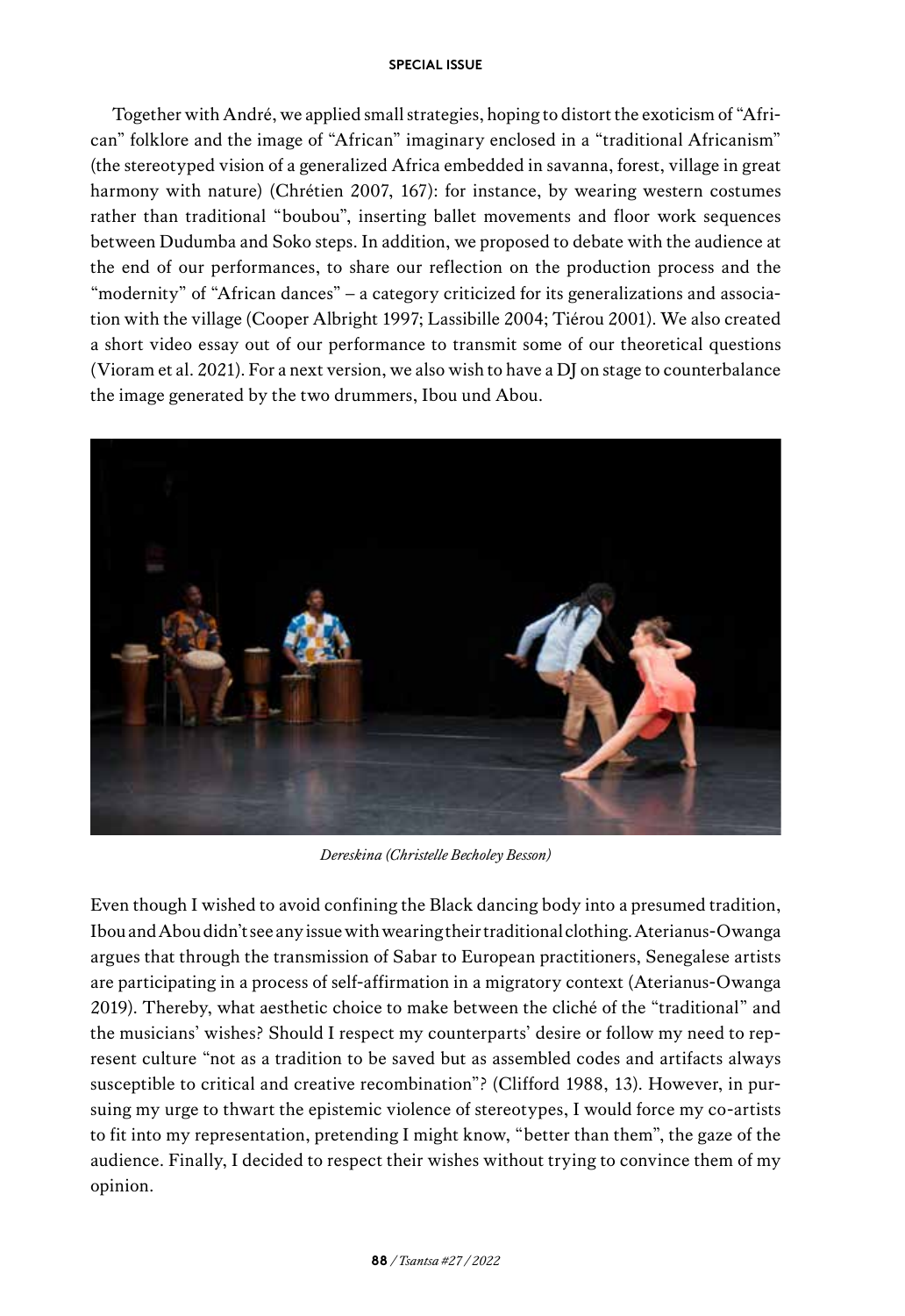

*Dance Workshops, Interface Summer School (Peter Bille Larsen)*

Part of Kunda's mission also includes interventions in schools and youth centers, articulating dance and discussions to reflect on discrimination and racism in Switzerland. We took part in the Interface Summer School.<sup>19</sup> The rich exchange with students in anthropology about questions of categorization made me realize the following discrepancy: on the one hand, operations of deconstruction relevant on a theoretical level and in raising anthropological knowledge; on the other hand, the need of activists to use operative categories in the field. How to negotiate between anthropologist' and activists' interests in finding a common framework? How to talk about differences with teenagers and children without reifying categories?

Facing the sensitive challenge of language, together with our anti-racism activist Baba – responsible for workshop mediation – we opted to use the terms Black and Blackness with

<sup>19</sup> More information: [https://ciekunda.com/exemple/;](https://ciekunda.com/exemple/) [https://www.seg-interface.org/post/dance-rac](https://www.seg-interface.org/post/dance-racism-and-anthropological-knowledge)[ism-and-anthropological-knowledge](https://www.seg-interface.org/post/dance-racism-and-anthropological-knowledge) (accessed Dec 30, 2021).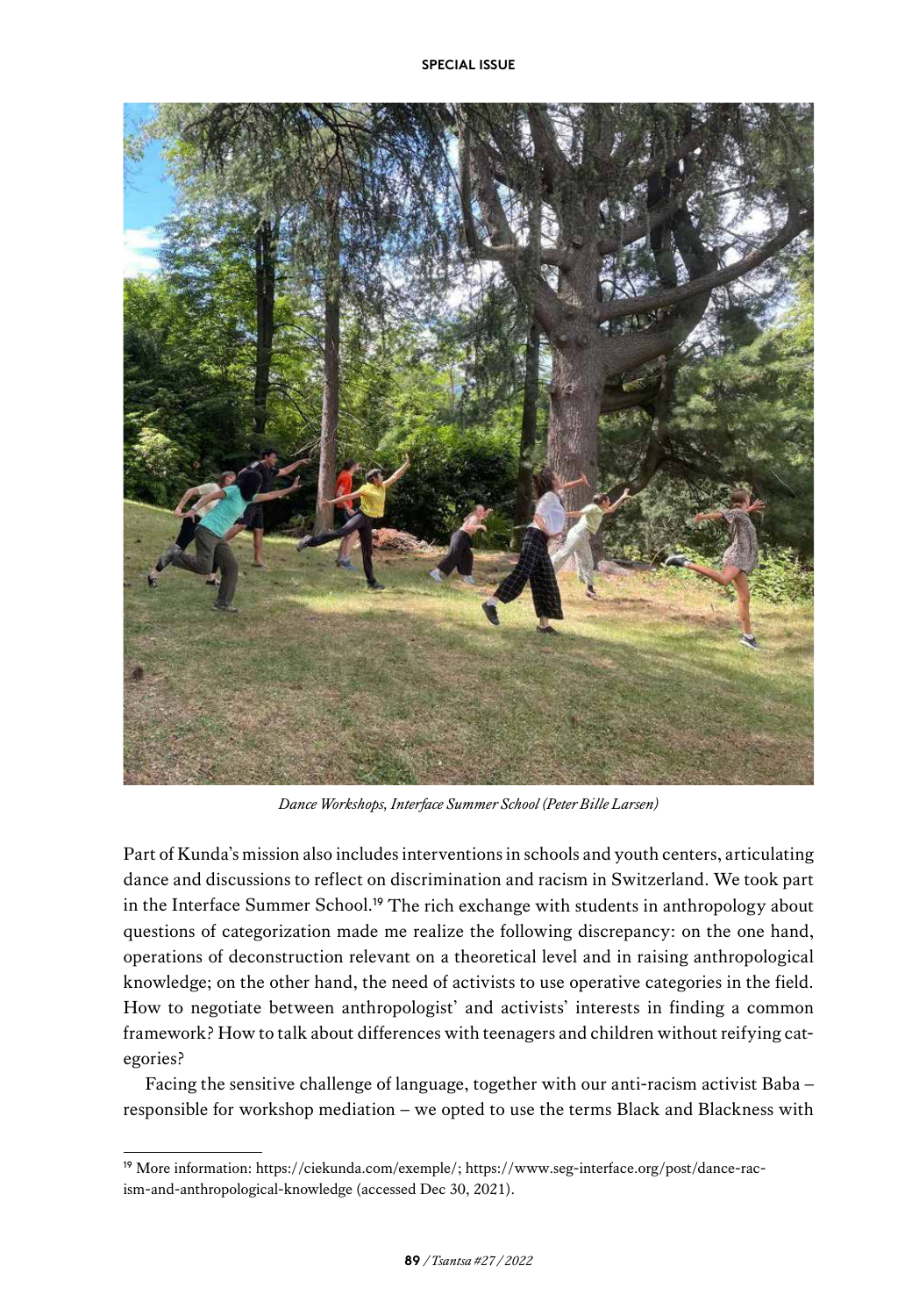

*Photo Parc Biel city (Cie Kunda)*

capital letters to express the political constructedness, and relativeness, of the terms: rather than defining a skin color, they refer to political categories and legitimized social identities. They describe people of African heritage who experience shared cultural identities and a similar reality (of anti-Black racism) because of social, historical, and political processes of racialization. Blackness is an experience shared by people facing racism, meanwhile Whiteness is the norm defining all others (Hartigan 2020, 497). Within the context of dance, Whiteness refers to "the social and artistic privilege that adhere to dancing bodies that can be read as racially unmarked, the legitimizing norms against which bodies of color take their color" (Manning 2019, 235).

Kunda has just started. In autumn 2021 a two-day workshop has taken place in a secondary school in the Bern area together with Swiss Refugee Council,<sup>20</sup> and a regular Sunday workshop with female teenagers from diverse cultural backgrounds in a Bernese youth center. Hopefully, Kunda will enable me to further understand the extent to which neo-colonialism has left traces not only in our status and positions, but also in our daily behaviors, language expressions, and micro-gestures. In doing so, dance invites exchange, and elicits engagement with communities for better mutual comprehension. Finally, Kunda attempts to follow a current trend of decolonizing art practices, criticizing white hegemony within cultural institutions (Liepsch, Warner, and Pees 2018; Moroni 2019).

<sup>20</sup> Schweizerische Flüchtlingshilfe SFH – Organisation suisse d'aide aux réfugiés OSAR.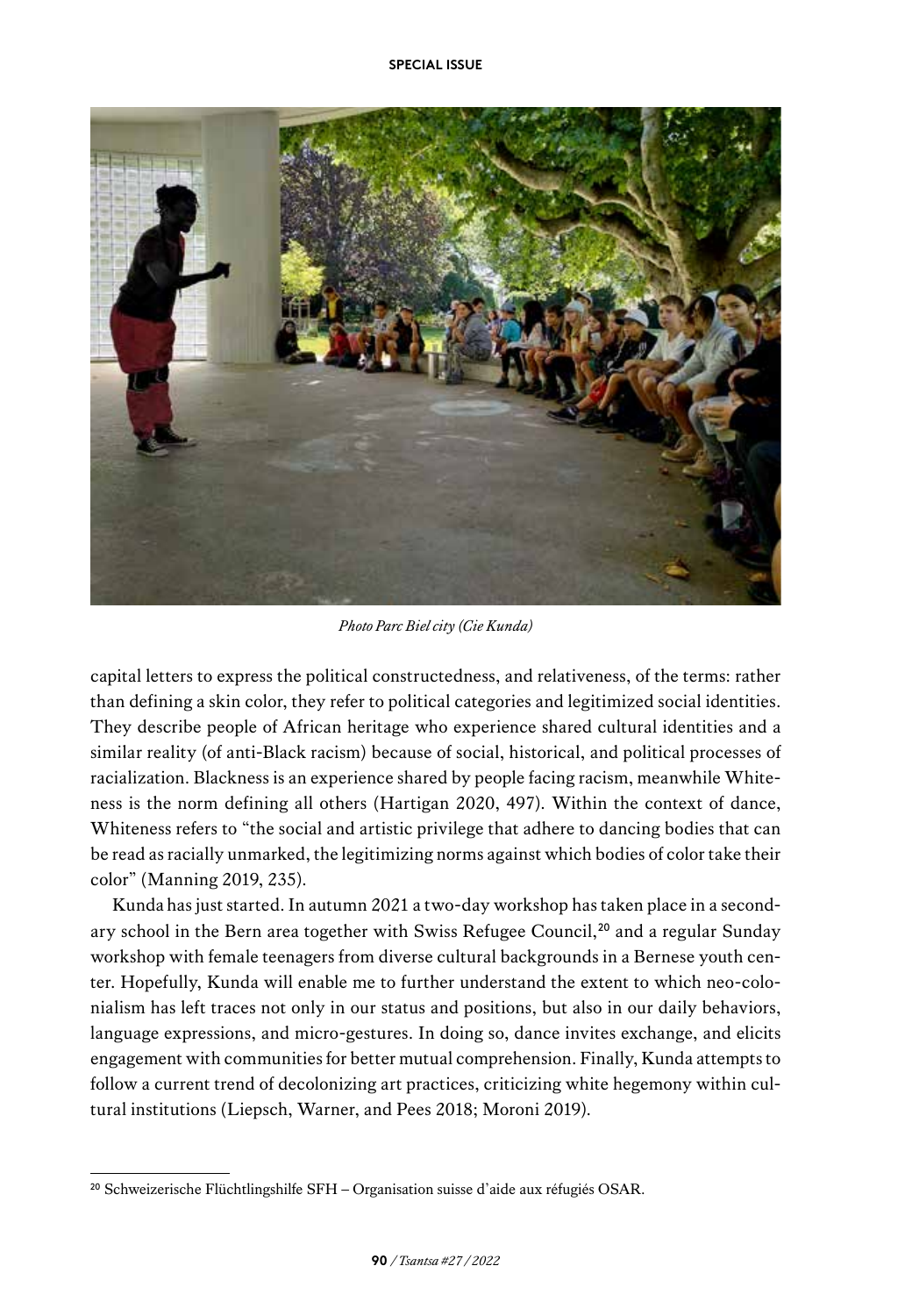For me, Kunda responds to a growing discomfort I have about the final aim of institutionalized anthropology. With a focus on publications, I didn't feel my work was "engaging enough" through research-creation, autoethnography, and ethical forms of writing as described in the first part of the paper. These means are relevant and need to be pursued. However, Kunda results from another urge. Through it, I finally feel I am engaging anthropology outside of academia, resonating with the reality of people expressing specific needs and expectations. This means thereby transforming ethnographic practice to better address contemporary issues, as Mikhail Epstein expresses in his manifesto for transformative humanities: "to study the human being also means to create humanness itself" (Epstein 2012, 7), asking the question: what kind of community do we wish to (re)create through anthropology?

# **References**

**Aterianus-Owanga, Alice.** 2019. "'Sabar, sama thiosanou' (sabar, ma tradition). Frontières et propriété culturelles dans la transmission des danses sénégalaises en Europe." *Revue européenne des migrations internationales* 3, no. 35: 153–174. [https://doi.org/10.4000/](https://doi.org/10.4000/remi.13737) [remi.13737](https://doi.org/10.4000/remi.13737)

**AVDC, Association vaudoise de danse contemporaine.** 2016. *Créer. La danse contemporaine vaudoise sous le regard des chorégraphes*, *Rapport d'enquête mené par Sorignet Pierre-Emmanuel et Vionnet Claire.* Genève: A**·**Type éditions. **Buckland, Theresa Jill.** 2010. "Shifting Perspectives on Dance Ethnography." In *The dance studies reader*, edited by Alexandra Carter and Janet O'Shea, 335–343. London: Routledge. **Cervulle, Maxime.** 2017. "Exposer le racisme. Exhibit B et le public oppositionnel." *Rapports sociaux et hégémonie. Conflictualités dans les espaces publics* 48, no. 2: 37–54. [https://doi.org/10.4000/](https://doi.org/10.4000/edc.6775) [edc.6775](https://doi.org/10.4000/edc.6775)

**Chapman, Owen, and Kim Sawchuk.** 2012. "Research-creation: Intervention, Analysis and 'Family Resemblances'." *Canadian Journal of Communication* 37: 5–26. [https://doi.org/10.22230/](https://doi.org/10.22230/cjc.2012v37n1a2489) [cjc.2012v37n1a2489](https://doi.org/10.22230/cjc.2012v37n1a2489)

**Chrétien, Jean-Pierre.** 2007. "Le discours de Dakar. Le poids idéologique d'un 'africanisme' traditionnel," *Esprit*, no. 11: 163–181.

**Clifford, James.** 1988. *The Predicament of Culture: Twentieth Century Ethnography, Literature, and Art*. Cambridge: Harvard University Press. **Conrad, Diane.** 2009. "Exploring Risky Youth Experiences. Popular Theatre as a Participatory, Performative Research Method." In *Method Meets Art. Arts-based research practice*, edited by Patricia Leavy, 162–178. New York/London: The Guilford Press.

**Cooper Albright, Ann.** 1997. *Choreographing Difference. The Body and Identity in Contemporary Dance*. Middletown: Wesleyan University Press. **Cukierman, Leïla, Gerty Dambury, and Françoise Vergès,** eds. 2018. *Décolonisons les arts!*  Paris: L'Arche.

**Decker, Todd.** 2012. *Show Boat: Performing Race in an American Musical*. Oxford/New York: Oxford University Press.

**Décoret-Ahiha, Anne.** 2004. *Les danses exotiques en France 1880–1940*. Pantin: Centre national de la danse.

**Despres, Altaïr.** 2016. *Se faire contemporain. Les danseurs africains à l'épreuve de la mondialisation culturelle*. Paris: Publications de la Sorbonne. **Dwyer, Kevin.** 1982. *Moroccan Aialogues. Anthropology in Question*. Baltimore/London: The John Hopkins University Press.

**Enwezor, Okwui.** 2012. *Intense proximité. Une anthologie du proche et du lointain*. Paris: Palais de Tokyo.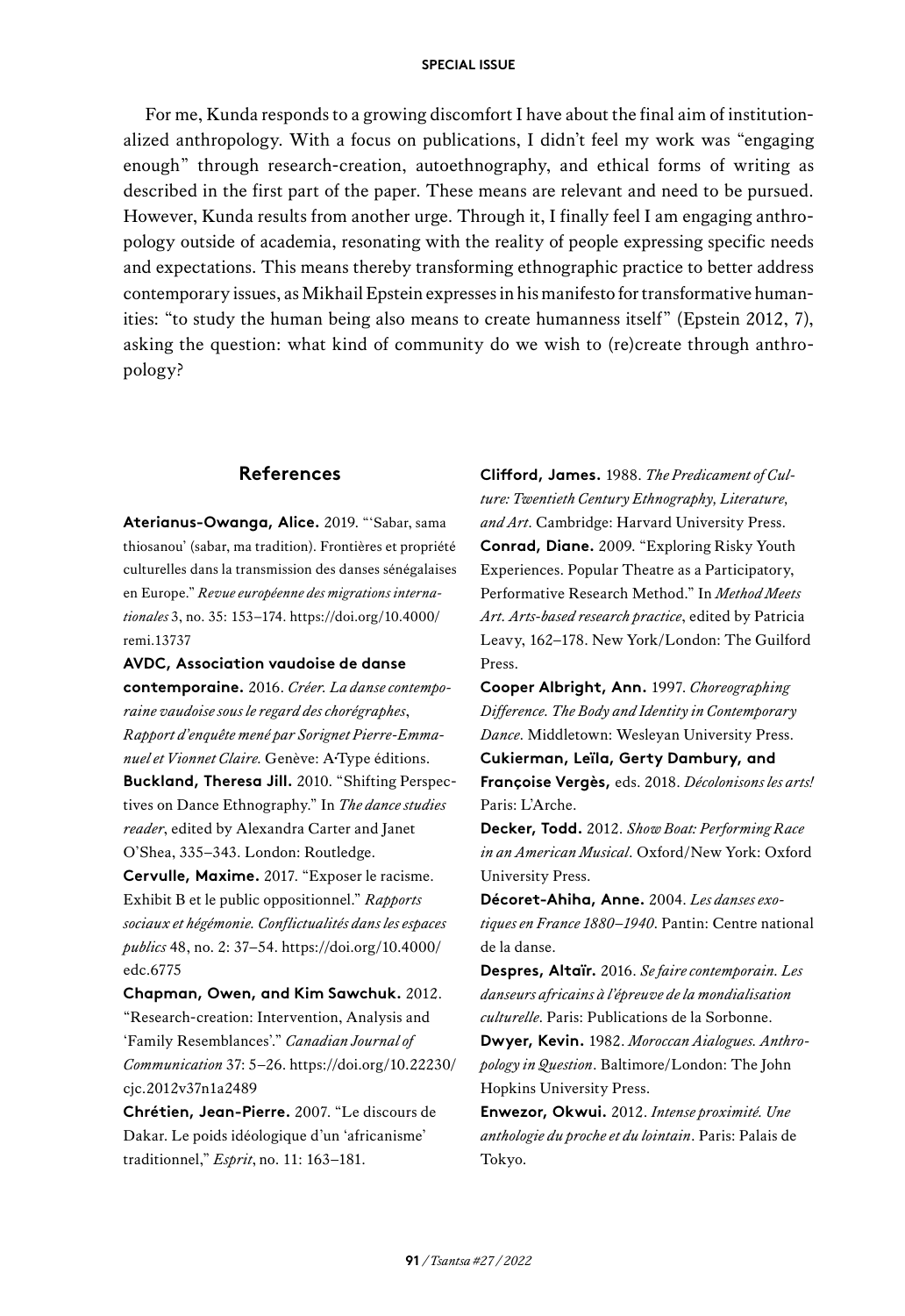**Epstein, Mikhail.** 2012. *The Transformative Humanities. A Manifesto*. New York/London: Bloomsbury.

**Fauley Emery, Lynne.** 1972. *Black Dance. In the United States from 1619 to 1970*. Palo Alto: National Press Books.

**Guisgand, Philippe, and Gretchen Schiller.** 2017. *Recherches en danse. La place des pratiques dans la recherche en danse,* no.6. [https://doi.](https://doi.org/10.4000/danse.1651) [org/10.4000/danse.1651](https://doi.org/10.4000/danse.1651)

**Hartigan, John.** 2020. "Establishing the Fact of Whiteness," *American Anthropologist. Race, Racism, and White Supremacy.* Virtual issue: 495–502. <https://doi.org/10.1525/aa.1997.99.3.495>

**Ingold, Tim.** 2013. *Making. Anthropology, Archaeology, Art and Architecture*. London: Routledge. **Jackson, Michael.** 2012. *Between One and One Another*. Berkeley/Los Angeles/London: University of California Press.

**Lancaster, Roger N.** 2011. "Autoethnography. When I was a Girl (Notes on Contrivance)." In *A Companion to the Anthropology of the Body and Embodiment,* edited by Frances E. Mascia-Lees, 46–71. Oxford: Wiley-Blackwell.

**Lassibille, Mahalia.** 2004. "La danse africaine, une catégorie à déconstruire. Une étude des danses des WoDaaBe du Niger." *Cahiers d'études africaines* XLIV 3, no. 175: 681–690.

**Lassiter, Luke Eric.** 2005. *The Chicago Guide to Collaborative Ethnography*. Chicago/London: The University of Chicago Press.

**Leavy, Patricia.** 2009. *Method Meets Art. Arts-based Research Practice*. New York/London: The Guilford Press.

**Liepsch, Elisa, Julian Warner, und Matthias Pees.** 2018. *Allianzen. Kritische Praxis an weissen Institutionen*. Bielefeld: transcript.

**Mandell, Jonathan.** 2019. "Blackface on Stage: The Complicated History of Minstrel Shows." Magazine *New York Theater*, February 7 (online). [https://newyorktheater.me/2019/02/07/blackface](https://newyorktheater.me/2019/02/07/blackface-on-stage-the-complicated-history-of-minstrel-shows/)[on-stage-the-complicated-history-of-minstrel](https://newyorktheater.me/2019/02/07/blackface-on-stage-the-complicated-history-of-minstrel-shows/)[shows/](https://newyorktheater.me/2019/02/07/blackface-on-stage-the-complicated-history-of-minstrel-shows/)

**Manning, Susan.** 2019. "Race in Motion: Modern Dance, Negro Dance, and Katherine Dunham." In *The Routledge Dance Studies Reader*, edited by Jens R. Giersdord, and Yutian Wong, 234–245. London/New York: Routledge.

**Marcus, George E.** 2013. "Experimental Forms for the Expression of Norms in the Ethnography of the Contemporary." *Journal of Ethnographic Theory* 3, no. 2: 197–217. [https://doi.org/10.14318/](https://doi.org/10.14318/hau3.2.011) [hau3.2.011](https://doi.org/10.14318/hau3.2.011)

**Moroni, Isabelle.** 2019. "Renforcer la participation culturelle. Un nouveau défi démocratique", in *Kulturelle Teilhabe. Ein Manuel/ Participation culturelle. Un manuel*, edited by Stefan Koslowski (*Bundesamt für Kultur*), 34–39. Zürich: Seismo Verlag.

**Nancy, Jean-Luc.** 1996. *Être singulier pluriel*. Paris: Galilée.

**Schneider, Arnd, and Christopher Wright.** 2013. *Anthropology and Art Practice*. London: Bloomsbury.

**Sjöberg, Johannes.** 2008. "Ethnofiction: Drama as a Creative Research Practice in Ethnographic Film." *Journal of Media Practice* 9, no. 3: 229–242. [https://doi.org/10.1386/jmpr.9.3.229\\_1](https://doi.org/10.1386/jmpr.9.3.229_1)

**Spivak, Gayatri Chakravorty.** 1988. "Can Subaltern Speak?" In *Marxism and the Interpretation of Culture*, edited by Cary Nelson, and Lawrence Grossberg, 271-313. Champaign: University of Illinois Press.

**Swanson, Amy.** 2019. "Ambiguous Masculinities: Gender and Sexual Transgression in Contemporary Dance Works by Senegalese Men," *Dance Research Journal* 51, no. 3: 47–65. [https://doi.](https://doi.org/10.1017/S0149767719000317) [org/10.1017/S0149767719000317](https://doi.org/10.1017/S0149767719000317)

**Tiérou, Alphonse.** 2001. *Si sa danse bouge, l'Afrique bougera*. Paris: Maisonneuve & Larose. **Vionnet, Claire.** 2021. "Les corps d'ailleurs en danse contemporaine : une inclusion par le stigmate", Recherches Féministes: *Esthétique et politiques du corps,*vol. 34, no 1: 141–159.

**Vionnet, Claire.** 2021. "The Birth of Gesture. 'I'm not dancing alone'." *Body, Space & Technology* 20, no. 1: 83–96. [https://doi.org/10.16995/](https://doi.org/10.16995/bst.350) [bst.350](https://doi.org/10.16995/bst.350)

**Vionnet, Claire.** 2018. *L'ombre du geste: le(s) sens de l'expérience en danse contemporaine*, thèse de doctorat, Université de Lausanne. [https://serval.](https://serval.unil.ch/resource/serval:BIB_EAF916BD2E29.P001/REF)